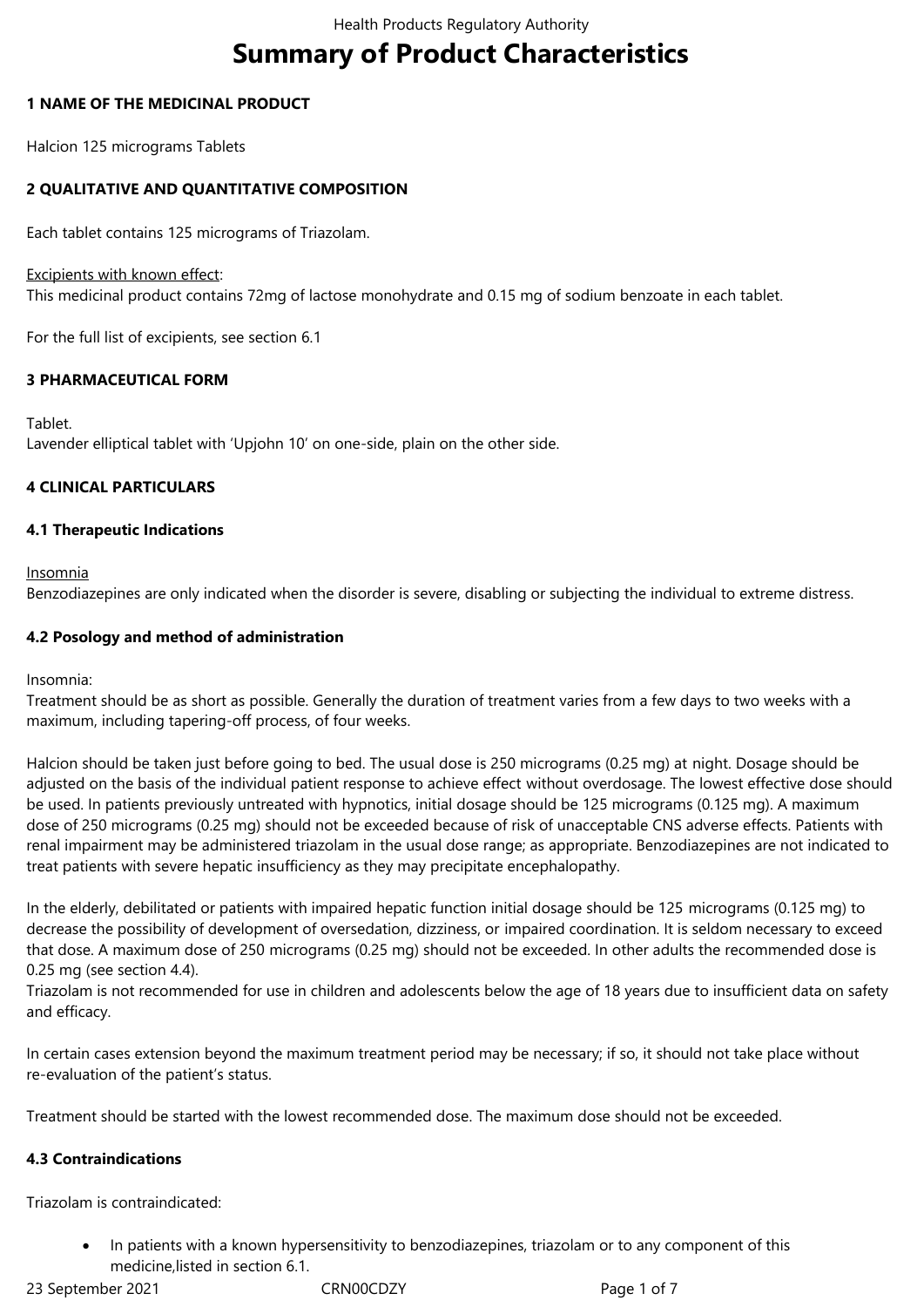#### Health Products Regulatory Authority

- In patients with myasthenia gravis, severe respiratory insufficiency, sleep apnoea syndrome, severe hepatic insufficiency.
- When co-administered with strong CYP 3A inhibitors like ketoconazole, itraconazole, nefazodone, and efavirenz or HIV protease inhibitors (see section 4.5).

## **4.4 Special warnings and precautions for use**

Concomitant use of benzodiazepines and opioids may result in profound sedation, respiratory depression, coma, and death. Limit dosages and durations to the minimum required.

Caution must be used in treating patients with mild to moderate hepatic insufficiency. In patients with compromised respiratory function, respiratory depression and apnea have been reported infrequently.

Benzodiazepines produce an additive effect when co-administered with alcohol or other CNS depressants. Concomitant intake with alcohol is not recommended. Triazolam should be used with caution when combined with CNS depressants (see section 4.5).

Benzodiazepines should be used with extreme caution in patients with a history of alcohol or drug abuse.

#### Tolerance

Some loss of efficacy to the hypnotic effects of benzodiazepines may develop after repeated use for a few weeks.

## Dependence

Use of benzodiazepines may lead to the development of physical and psychic dependence upon these products. The risk of dependence increases with dose and duration of treatment; it is also greater in patients with a history of alcohol or drug abuse.

Withdrawal symptoms: Once dependence has developed, abrupt termination of treatment will be accompanied by withdrawal symptoms. These may consist of headaches, muscle pain, extreme anxiety, tension, restlessness, confusion and irritability. In severe cases the following symptoms may occur: derealisation, depersonalisation, hyperacusis, numbness and tingling of the extremities, hypersensitivity to light, noise and physical contact, hallucinations or epileptic seizures.

Rebound insomnia: Rebound insomnia is a transient syndrome wherein the indication for treatment (insomnia) that led to treatment with a benzodiazepine recurs, with greater severity than at baseline, on withdrawal of treatment. It may be accompanied by other reactions including mood changes, anxiety or sleep disturbances and restlessness. Since the risk of withdrawal phenomena/rebound phenomena is greater after abrupt discontinuation of treatment, it is recommended that the dosage is decreased gradually.

#### Duration of treatment:

Triazolam should primarily be used for occasional short-term treatment of insomnia, for up to 7-10 days in general. Use for more than two weeks requires a complete re-evaluation of the patient.

It may be useful to inform the patient when treatment is started that it will be of limited duration and to explain precisely how the dosage will be progressively decreased. Moreover it is important that the patient should be aware of the possibility of rebound phenomena, thereby minimising anxiety over such symptoms should they occur while the medicinal product is being discontinued.

There are indications that, in the case of benzodiazepines with a short duration of action, withdrawal phenomena can become manifest within the dosage interval, especially when the dosage is high. When benzodiazepines with a long duration of action are being used it is important to warn against changing to a benzodiazepine with a short duration of action, as withdrawal symptoms may develop.

Although benzodiazepines are not depressogenic, they may be associated with mental depression, which may or may not be associated with ideas of suicide or actual suicide attempts. This occurs in a rare and unpredictable fashion. Therefore, triazolam should be used with caution and the prescription size should be limited in patients with signs and symptoms of a depressive disorder or suicidal tendencies.

## Amnesia

23 September 2021 CRN00CDZY Page 2 of 7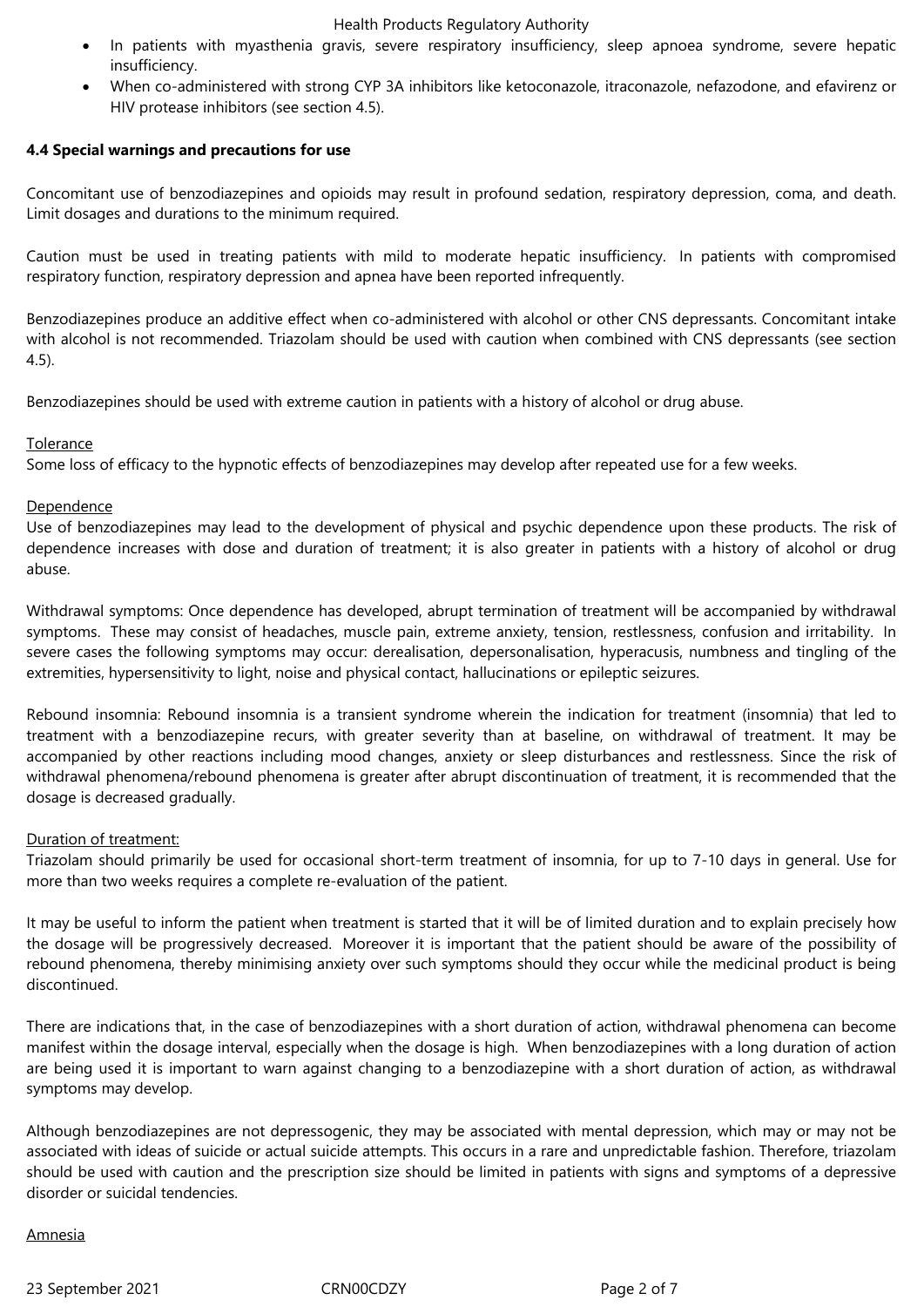#### Health Products Regulatory Authority

Benzodiazepines may induce anterograde amnesia. The condition occurs most often several hours after ingesting the product and therefore to reduce the risk, patients should ensure that they will be able to have an uninterrupted sleep of 7-8 hours (see also section 4.8).

Caution must be used in elderly and debilitated patients.

In elderly and/or debilitated patients, it is recommended that treatment with triazolam be initiated at 0.125 mg to decrease the possibility of development of oversedation, dizziness, or impaired coordination. In other adults the recommended dose is 0.25 mg (see section 4.2).

Because triazolam can cause sedation (drowsiness, somnolence, dizziness, ataxia, and/or incoordination) and CNS depression, patients, particularly the elderly, are at higher risk of falls*.* 

#### Paediatric population

Triazolam is not recommended for use in children and adolescents below the age of 18 years due to insufficient data on safety and efficacy.

#### Psychiatric and paradoxical reactions

Reactions like restlessness, agitation, irritability, aggressiveness, delusion, rages, nightmares, hallucinations, psychoses, inappropriate behaviour and other adverse behavioural effects are known to occur when using benzodiazepines. Should this occur, use of the medicinal product should be discontinued. They are more likely to occur in children and the elderly.

#### Specific patient groups

A lower dose is also recommended for patients with chronic respiratory insufficiency due to the risk of respiratory depression. Benzodiazepines are not indicated to treat patients with severe hepatic insufficiency as they may precipitate encephalopathy.

Benzodiazepines are not recommended for the primary treatment of psychotic illness.

Benzodiazepines should not be used alone to treat depression or anxiety associated with depression (suicide may be precipitated in such patients).

Benzodiazepines should be used with extreme caution in patients with a history of alcohol or drug abuse.

Complex sleep behaviour-related events such as "sleep driving" (i.e. driving while not fully awake after ingestion of a sedative-hypnotic, with amnesia for the event) have been reported in patients who are not fully awake after taking a sedative-hypnotic, including triazolam. These and other complex sleep behavior-related events may occur with sedative-hypnotics, including triazolam, alone at therapeutic doses. The use of alcohol and other CNS depressants with sedative-hypnotics appears to increase the risk of such behaviors, as does the use of sedative-hypnotics at doses exceeding the maximum recommended dose. Due to the risk to the patient and the community, discontinuation of sedative-hypnotics should be strongly considered for patients who report such events (see section 4.8).

Severe anaphylactic and anaphylactoid reactions, including rare fatal cases of anaphylaxis, have been reported in patients receiving triazolam. Cases of angioedema involving the tongue, glottis, or larynx have been reported in patients after taking the first or subsequent doses of sedative-hypnotics, including triazolam (see section 4.8).

#### Information about Excipients

Halcion contains lactose monohydrate (72 mg per tablet). Patients with rare hereditary problems of galactose intolerance, total lactase deficiency or glucose-galactose malabsorption should not take this medicine.

Halcion contains less than 1 mmol sodium (23 mg) per tablet, that is to say essentially 'sodium-free'.

Halcion contains sodium benzoate (see section 2). Benzoates may increase unconjugated bilirubin levels by displacing bilirubin from albumin, which may increase neonatal jaundice. Neonatal hyperbilirubinaemia may lead to kernicterus (non-conjugated bilirubin deposits in the brain tissue) and encephalopathy.

#### **4.5 Interaction with other medicinal products and other forms of interactions**

Pharmacokinetic interactions can occur when triazolam is administered along with drugs that interfere with its metabolism. Compounds which inhibit certain hepatic enzymes (particularly cytochrome P4503A4) may increase the concentration of triazolam and enhance its activity.

23 September 2021 CRN00CDZY Page 3 of 7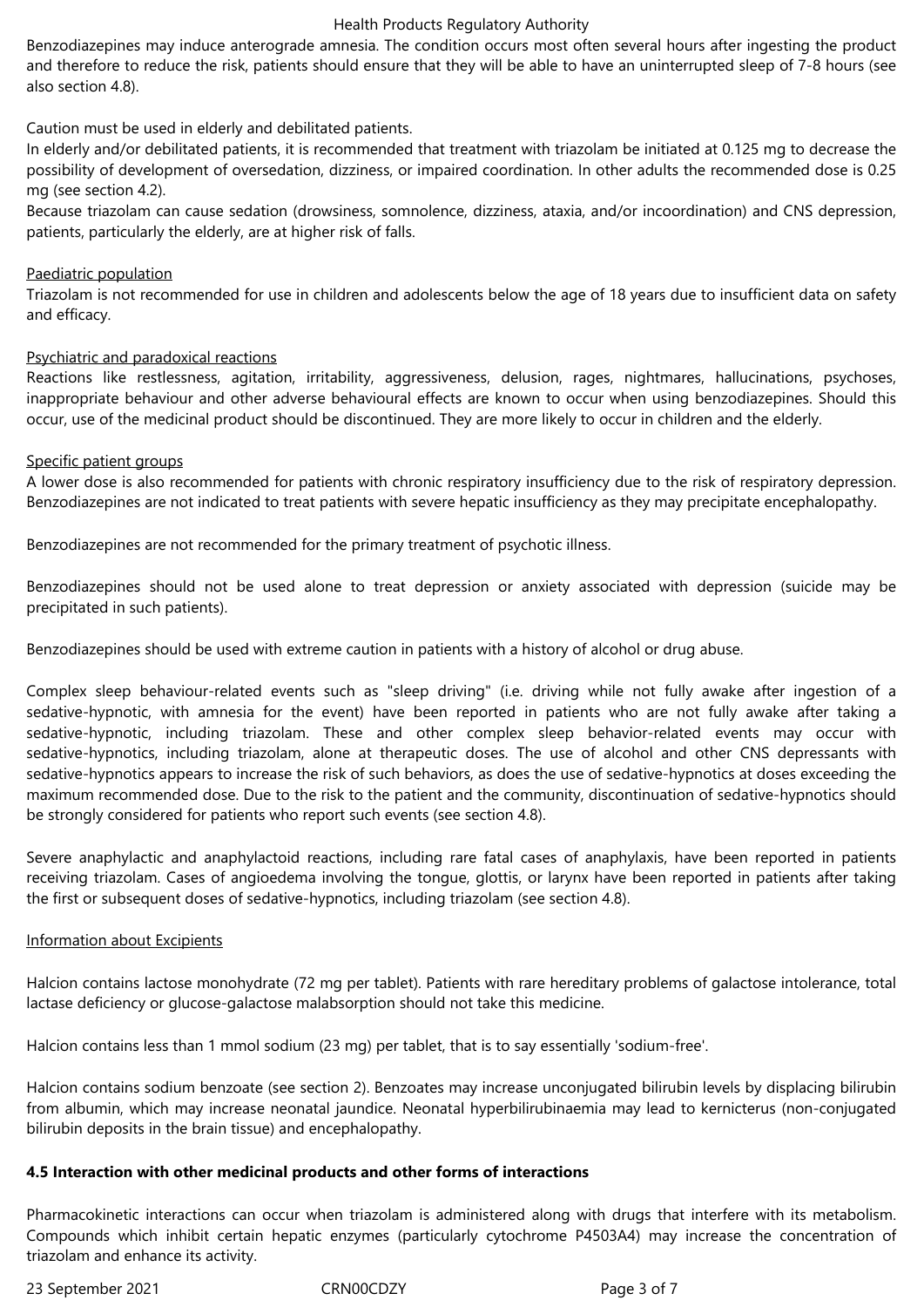Compounds that induce CYP3A4 may decrease the concentration of triazolam and diminish its activity.

Data from clinical studies with triazolam, in vitro studies with triazolam, and clinical studies with drugs metabolized similarly to triazolam provide evidence for varying degrees of interaction and possible interaction with triazolam for a number of drugs. Based on the degree of interaction and the type of data available, the following recommendations are made:

- The co-administration of triazolam with strong CYP 3A inhibitors like ketoconazole, itraconazole, and nefazodone is contraindicated.
- Interactions involving HIV protease inhibitors (eg, ritonavir) and triazolam are complex and time dependent. Short-term low doses of ritonavir resulted in a large impairment of triazolam clearance (less than 4% of the control values), prolonged its elimination half-life and enhanced clinical effects. The co-administration of triazolam with HIV protease inhibitors is contraindicated (see section 4.3).
- The co-administration of triazolam with other azole-type antifungals is not recommended.
- Caution and consideration of dose reduction is recommended when triazolam is coadministered with cimetidine or macrolide antibiotics such as erythromycin, clarithromycin, and troleandomycin.
- Caution is recommended when triazolam is co-administered with isoniazid, fluvoxamine, sertraline, paroxetine, diltiazem, and verapamil.
- Oral contraceptives and imatinib may lead to enhanced clinical effects of triazolam due to the inhibition of the CYP3A4 isoenzyme. Caution is therefore recommended in case of concomitant use with triazolam.
- Rifampicin and carbamazepin cause CYP3A4 induction. Therefore, the effect of triazolam may be diminished significantly during therapy with rifampicin or carbamazepin.
- Efavirenz inhibits the oxidative metabolism of triazolam and may cause life-threatening effects, such as prolonged sedation ad respiratory depression. As a precaution, concomitant treatment is therefore contraindicated.
- Aprepitant: enhancement of the clinical effects may occur in cases of concomitant use with triazolam due to the inhibition of the enzyme CYP3A4. This interaction may require a dose-reduction of triazolam.
- Benzodiazepines produce an additive CNS depressant effect, including respiratory depression, when co-administered with opioids, alcohol or other CNS depressants (see section 4.4). Concomitant intake with alcohol is not recommended. Triazolam should be used with caution when combined with CNS depressants. Enhancement of the central depressive effect may occur in cases of concomitant use with antipsychotics (neuroleptics), hypnotics, anxiolytics/sedatives, antidepressant agents, narcotic analgesics, anti-epileptic products, anaesthetics and sedative antihistamines. In the case of narcotic analgesics enhancement of the euphoria may also occur leading to an increase in psychic dependence. (See section 4.4).
- Increased bioavailability of triazolam has been shown when taken concomitantly with grapefruit juice*.*

## **4.6 Fertility, pregnancy and lactation**

The data concerning teratogenicity and effects on postnatal development and behavior following benzodiazepine treatment are inconsistent. There is evidence from some early studies with other members of the benzodiazepine class that in utero exposure may be associated with malformations. Later studies with the benzodiazepine class of drugs have provided no clear evidence of any type of defect. Infants exposed to benzodiazepines during late third trimester of pregnancy or during labor have been reported to exhibit either the floppy infant syndrome or neonatal withdrawal symptoms. If triazolam is used during pregnancy, or if the patient becomes pregnant while taking triazolam, the patient should be apprised of the potential hazard to the foetus. Triazolam should not be used by nursing mothers.

#### **4.7 Effects on ability to drive and use machines**

Triazolam can have a major influence on the ability to drive and operate machines. Patients should be advised not to drive or operate machinery during treatment until it has been established that they are not affected by daytime drowsiness or dizziness. If insufficient sleep duration occurs, the likelihood of impaired alertness may be increased (see also section 4.4).

#### **4.8 Undesirable effects**

#### *Table 1: Adverse Reactions*

Frequency of adverse reactions observed from placebo-controlled clinical trials and post-marketing experience frequency 'Not known.

| <b>Very Common</b> | Common | Uncommon  | Rare | Very rare | <b>Not Known</b> |
|--------------------|--------|-----------|------|-----------|------------------|
| 23 September 2021  |        | CRN00CDZY |      |           | Page 4 of 7      |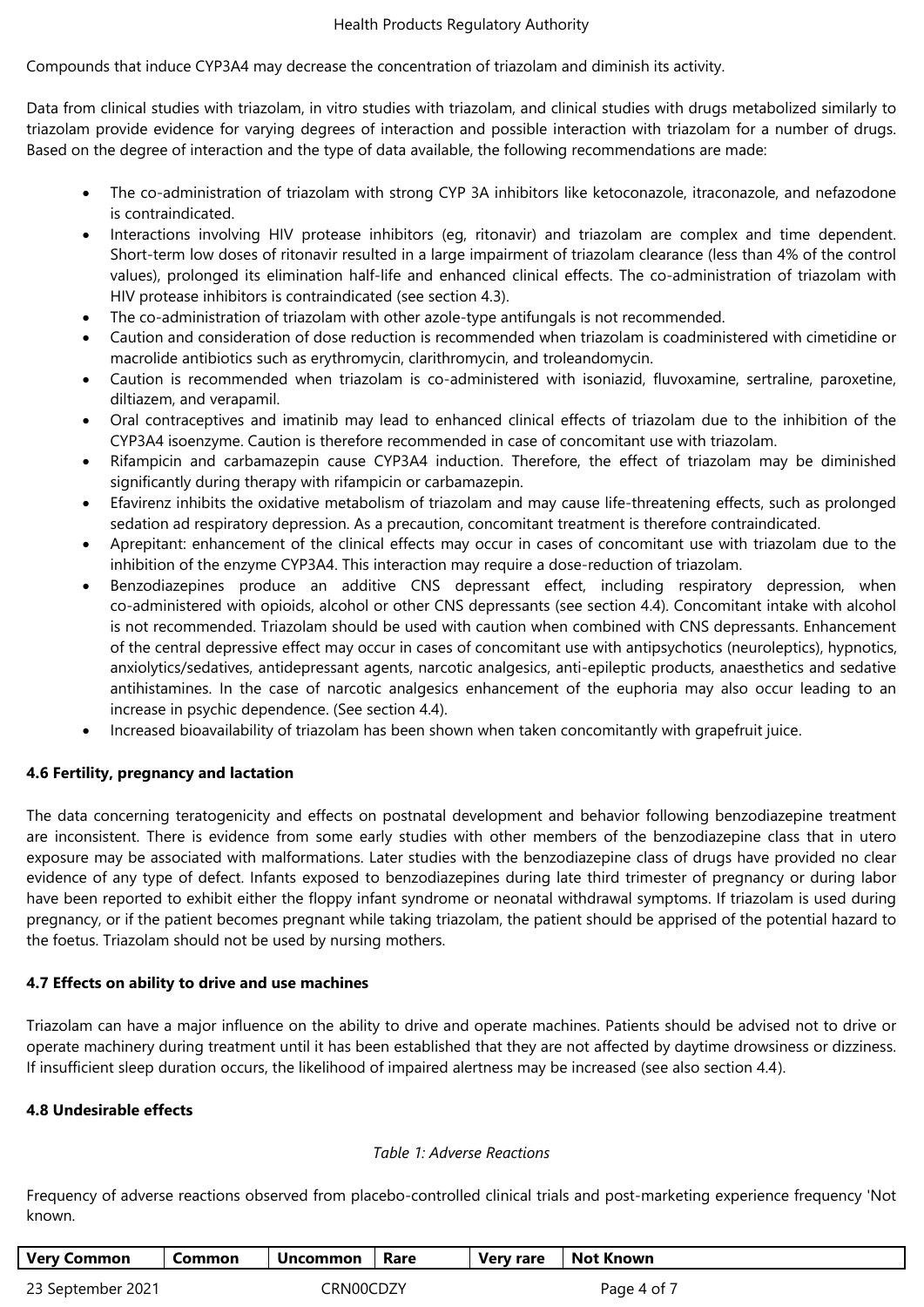|                                                 | <u>טו לו ح</u>                                   | 517100)                            | < 1/1000   |                                                                                                                                                                                                    |  |  |  |  |
|-------------------------------------------------|--------------------------------------------------|------------------------------------|------------|----------------------------------------------------------------------------------------------------------------------------------------------------------------------------------------------------|--|--|--|--|
| Immune system disorders                         |                                                  |                                    |            |                                                                                                                                                                                                    |  |  |  |  |
|                                                 |                                                  |                                    |            | Anaphylactic shock, Anaphylactoid reaction,<br>Angioedema, Allergic oedema, Hypersensitivity<br>(see section 4.4)                                                                                  |  |  |  |  |
| Psychiatric Disorders                           |                                                  |                                    |            |                                                                                                                                                                                                    |  |  |  |  |
|                                                 |                                                  | Confusional<br>state,<br>Insomnia* |            | Aggression, Hallucination, Somnambulism,<br>Anterograde amnesia, Restlessness, Agitation,<br>Irritability, Delusion, Rages, Nightmares,<br>Psychoses, Inappropriate behaviour (see<br>section 4.4) |  |  |  |  |
| Nervous System Disorders                        |                                                  |                                    |            |                                                                                                                                                                                                    |  |  |  |  |
|                                                 | Somnolence,<br>Dizziness,<br>Ataxia,<br>Headache | Memory<br>impairment               |            | Syncope, Sedation, Depressed level of<br>consciousness, Speech disorder, Disturbance in<br>attention, Dysgeusia                                                                                    |  |  |  |  |
| <b>Eye Disorders</b>                            |                                                  |                                    |            |                                                                                                                                                                                                    |  |  |  |  |
|                                                 |                                                  | Visual<br>impairment               |            |                                                                                                                                                                                                    |  |  |  |  |
| Respiratory, thoracic and mediastinal disorders |                                                  |                                    |            |                                                                                                                                                                                                    |  |  |  |  |
|                                                 |                                                  |                                    |            | In patients with compromised respiratory<br>function: Respiratory depression                                                                                                                       |  |  |  |  |
| Skin and subcutaneous tissue disorders          |                                                  |                                    |            |                                                                                                                                                                                                    |  |  |  |  |
|                                                 |                                                  |                                    | Rash       |                                                                                                                                                                                                    |  |  |  |  |
| Musculoskeletal and connective tissue disorders |                                                  |                                    |            |                                                                                                                                                                                                    |  |  |  |  |
|                                                 |                                                  |                                    | Myasthenia |                                                                                                                                                                                                    |  |  |  |  |
| Reproductive system and breast disorders        |                                                  |                                    |            |                                                                                                                                                                                                    |  |  |  |  |
|                                                 |                                                  |                                    |            | Change in libido                                                                                                                                                                                   |  |  |  |  |
| Injury, poisoning and procedural complications  |                                                  |                                    |            |                                                                                                                                                                                                    |  |  |  |  |
|                                                 |                                                  |                                    |            | Fall                                                                                                                                                                                               |  |  |  |  |

*\* these adverse reactions also occurred in post-marketing experience.*

Reporting reactions of suspected adverse reactions reactions Reporting suspected adverse reactions after authorisation of the medicinal product is important. It allows continued monitoring of the benefit/risk balance of the medicinal product. Healthcare professionals are asked to report any suspected adverse reactions via HPRA Pharmacovigilance, Earlsfort Terrace, IRL - Dublin 2; Tel: +353 1 6764971; Fax: +353 1 6762517. Website: www.hpra.ie; E-mail: medsafety@hpra.ie.

#### **4.9 Overdose**

Symptoms of [overdo](http://www.hpra.ie/)se with [triazolam](mailto:medsafety@hpra.ie) are extensions of its pharmacological action and include drowsiness, slurred speech, motor in coordination, coma, and respiratory depression. Serious sequelae are rare unless other drugs and/or ethanol are concomitantly ingested. In the management of overdose with any medicinal product, it should be borne in mind that multiple agents may have been taken. Treatment of overdosage is primarily supportive of respiratory and cardiovascular function. The value of dialysis has not been determined. Flumazenil may be used as an adjunct to the management of respiratory and cardiovascular function associated with overdose.

Following overdose with any medicinal product, vomiting should be induced (within one hour) if the patient is conscious or gastric lavage undertaken with the airway protected if the patient is unconscious. If there is no advantage in emptying the stomach, activated charcoal should be given to reduce absorption.

#### **5 PHARMACOLOGICAL PROPERTIES**

#### **5.1 Pharmacodynamic properties**

Pharmacotherapeutic group: Benzodiazepine derivatives, ATC code: NO5CD05

23 September 2021 CRN00CDZY Page 5 of 7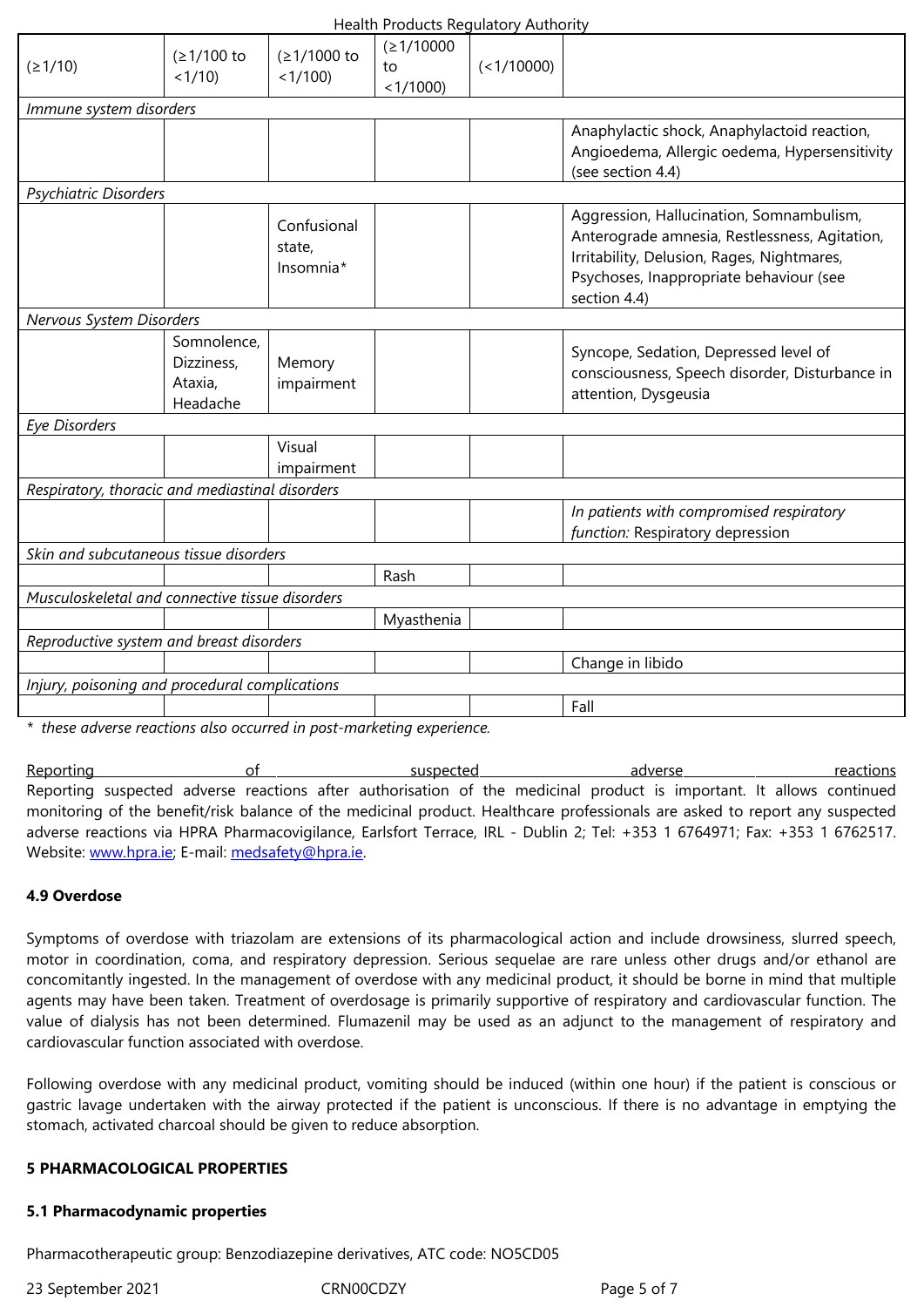Triazolam is a short-acting benzodiazepine with anticonvulsant anxiolytic, sedative, muscle relaxant and amnesic properties. It is used as a hypnotic in the short-term management of insomnia.

## **5.2 Pharmacokinetic properties**

Triazolam is rapidly and nearly completely absorbed from the gastro-intestinal tract; peak plasma concentrations being achieved within 2 hours of administration by mouth.

Triazolam has a short plasma elimination half-life ranging from 1.5 to 5.5 hours. It is reported to be about 89% bound to plasma proteins. Triazolam undergoes hydroxylation in the liver and is excreted in the urine mainly in the form of its conjugated metabolites with only small amounts appearing unchanged.

## **5.3 Preclinical safety data**

## **Carcinogenesis**

No evidence of carcinogenic potential was observed in rats or mice during 24-month studies with triazolam at doses greater than or equal to 800 times the maximum human daily dose of 0.5 mg.

#### **Mutagenesis**

Triazolam was not mutagenic in the in vitro Ames bacterial reverse mutation assay, and no DNA damage was observed in an in vitro alkaline elution assay in Chinese hamster lung fibroblast cells.

#### Impairment of Fertility

In a one generation reproduction study, rats were administered triazolam in the diet at doses up to 5 mg/kg/day (greater than or equal to 100 times the maximum daily human dose). Female rats were dosed for 14 days before cohabitation, during gestation, and until 21 days post-parturition, and males were dosed for 60 days before cohabitation. There were no effects on mating or fertility at any dose.

#### **6 PHARMACEUTICAL PARTICULARS**

#### **6.1 List of excipients**

Maize starch Lactose monohydrate Microcrystalline cellulose Colloidal anhydrous silica Docusate sodium Sodium benzoate (E211) Magnesium stearate Erythrosine (E127 aluminium lake) Indigo carmine (E132 aluminium lake).

#### **6.2 Incompatibilities**

Not applicable.

#### **6.3 Shelf life**

4 years

#### **6.4 Special precautions for storage**

Do not store above 25˚C. Keep the blister in the outer carton. Store in the original package.

## **6.5 Nature and contents of container**

PVC/AL foil blister strips: pack sizes: 7, 10 and 30 tablets

23 September 2021 CRN00CDZY Page 6 of 7